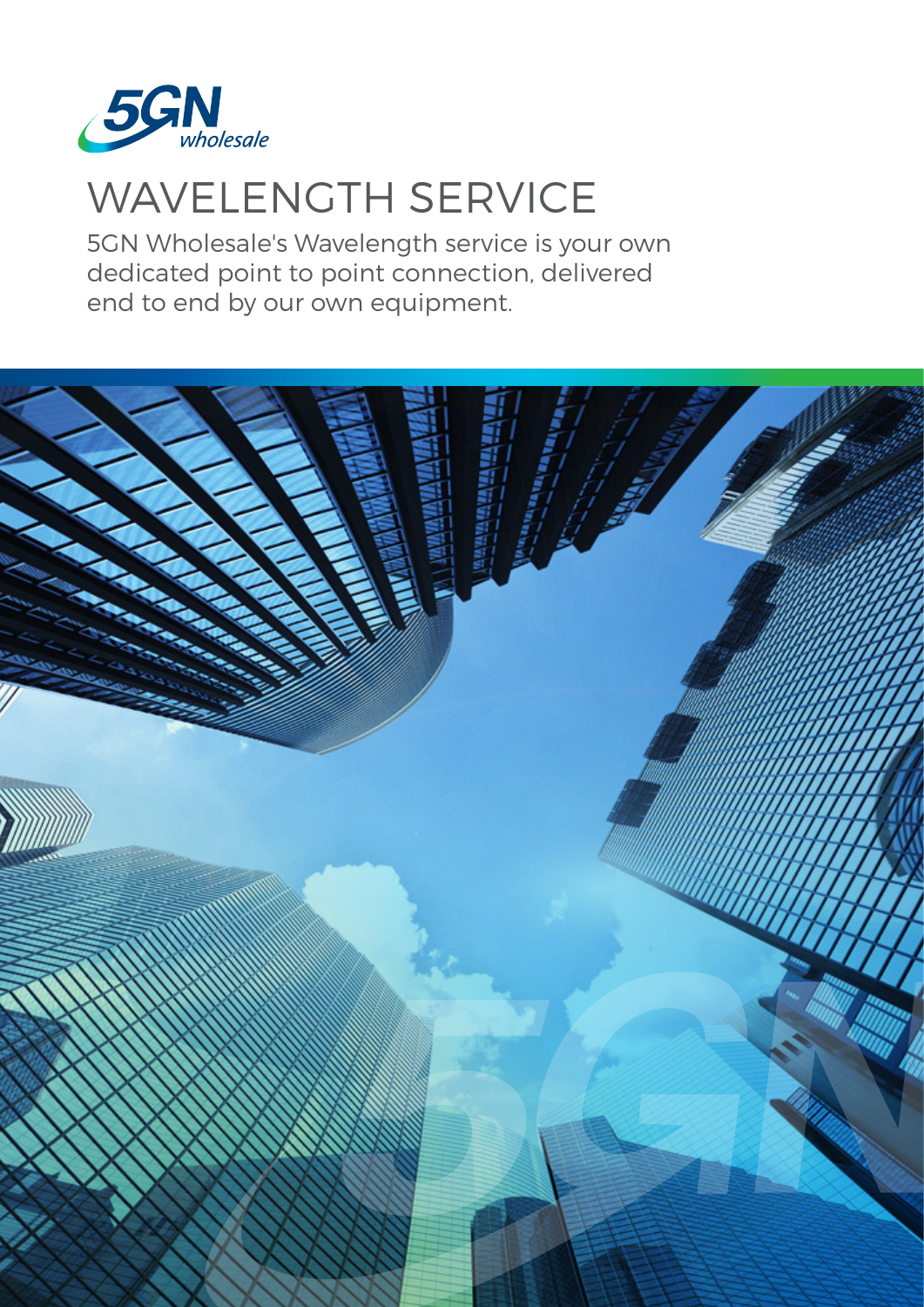# WAVELENGTH

5GN Wholesale Wavelength service provides you with your own dedicated point to point connection, delivered end to end by our own equipment. Unlock secure, dedicated and highly flexible capacity to support changing connectivity needs.

### Point to Point Transmission Delivered by 5GN Wholesale

Spanning Brisbane, Sydney, Melbourne, Adelaide, Perth and Singapore, 5GN Wholesale's Wavelength product is the extremely scalable, high bandwidth transmission service you've been waiting for. Supporting a wide range of client interfaces, metro, inter-capital and international connectivity options our transmission product is your one stop for Point to Point connectivity.

#### Key Features

- 1.25Gbps to 50Gbps Wavelengths
- OTN, Ethernet, SDH/ SONET & Fibre Channel Interfaces
- Scalable as requirements change
- On premise or datacentre delivery
- AES-256 Encryption Available
- National and International Reach

## Who is it for?

Catering to businesses of all size. Does your business need secure, high capacity bandwidth delivered quickly with local support?





### Why choose a Wavelength Service from 5GN Wholesale?